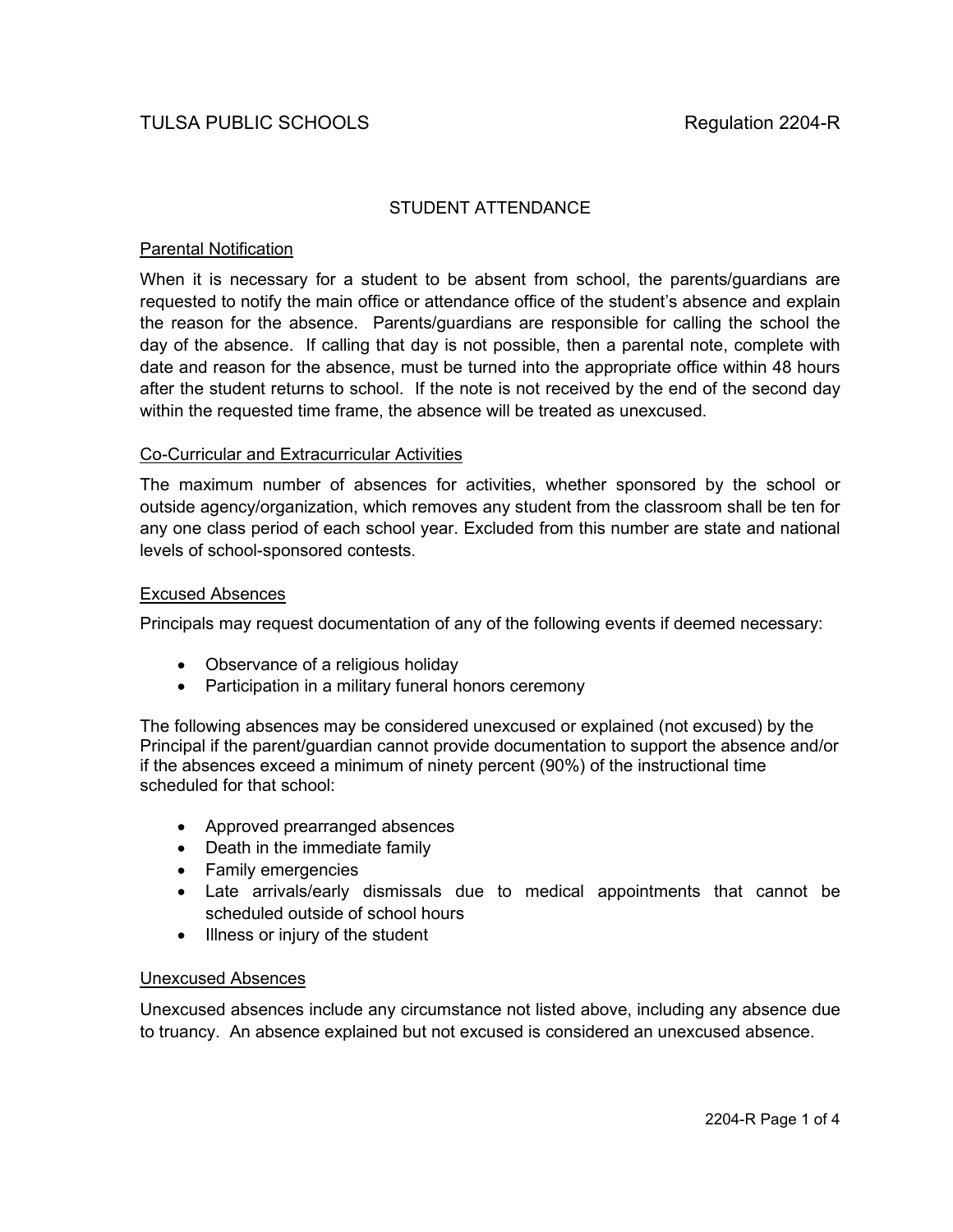## **Transcripts**

Students failing to earn credit due to excessive absences will have the letter grade earned recorded on their transcript with a notation of # preceding the letter grade or an "F" recorded on their transcript if they are failing the course at the end of the semester. Any letter grade recorded with the # notation will be excluded from GPA and class rank calculations.

#### Approved Prearranged Absences

Absences for reasons other than illness, death in the immediate family, participation in a military funeral honors ceremony, or for religious purposes are strongly discouraged. If students must be absent for any other purpose and such absence is desired to be "excused," a request for a pre-arranged absence must be made in writing to the principal. The principal shall review the request and, if approved, shall solicit from the appropriate faculty daily work and homework assignments for all days to be missed. The principal shall notify the parents/guardians of approval of the prearranged absence and, if approved, provide the listings of student work as may be collected from faculty.

#### Late Arrivals**/**Early Dismissals

Late arrivals and early dismissals are considered as an absence from school for promotion/retention purposes, revocation of transfer purposes, and referrals to the District Attorney for violation of 70 O.S. § 10-106. Parents/guardians are requested to schedule appointments after the school day to avoid the need for a late arrival or early dismissal. If it becomes necessary for students to be excused from school for an elective medical appointment, or other unavoidable emergency, the parents/guardians must send a signed note to school stating the reason and the planned time of arrival/departure. All students must be signed out by a parent/guardian (or someone legally listed as the parent/guardian on the emergency card) in the office before leaving the school.

For state aid purposes, a student must be in attendance two of the first three hours of the school day to be recorded present for one-half day. Likewise, a student must be in attendance two of the final three hours to be recorded present for one-half day. (Reference: Oklahoma State Accreditation Standards)

#### Make-up Work

Excused absences: Students are encouraged to make up work for all absences. Students who have excused absences may receive credit for their work completed in a timely manner after their return to school. Students are responsible for securing and completing make-up assignments. Students will be allowed one-day make-up time for each day's absence. Preannounced tests are taken on the assigned dates. Absences the day prior to the test does not excuse the student from taking the test. Work satisfactorily made up within the prescribed time after returning to school will receive full credit.

Unexcused absences: Credit will be disallowed for work missed due to an unexcused absence, but students are encouraged to complete work to ensure success in future learning.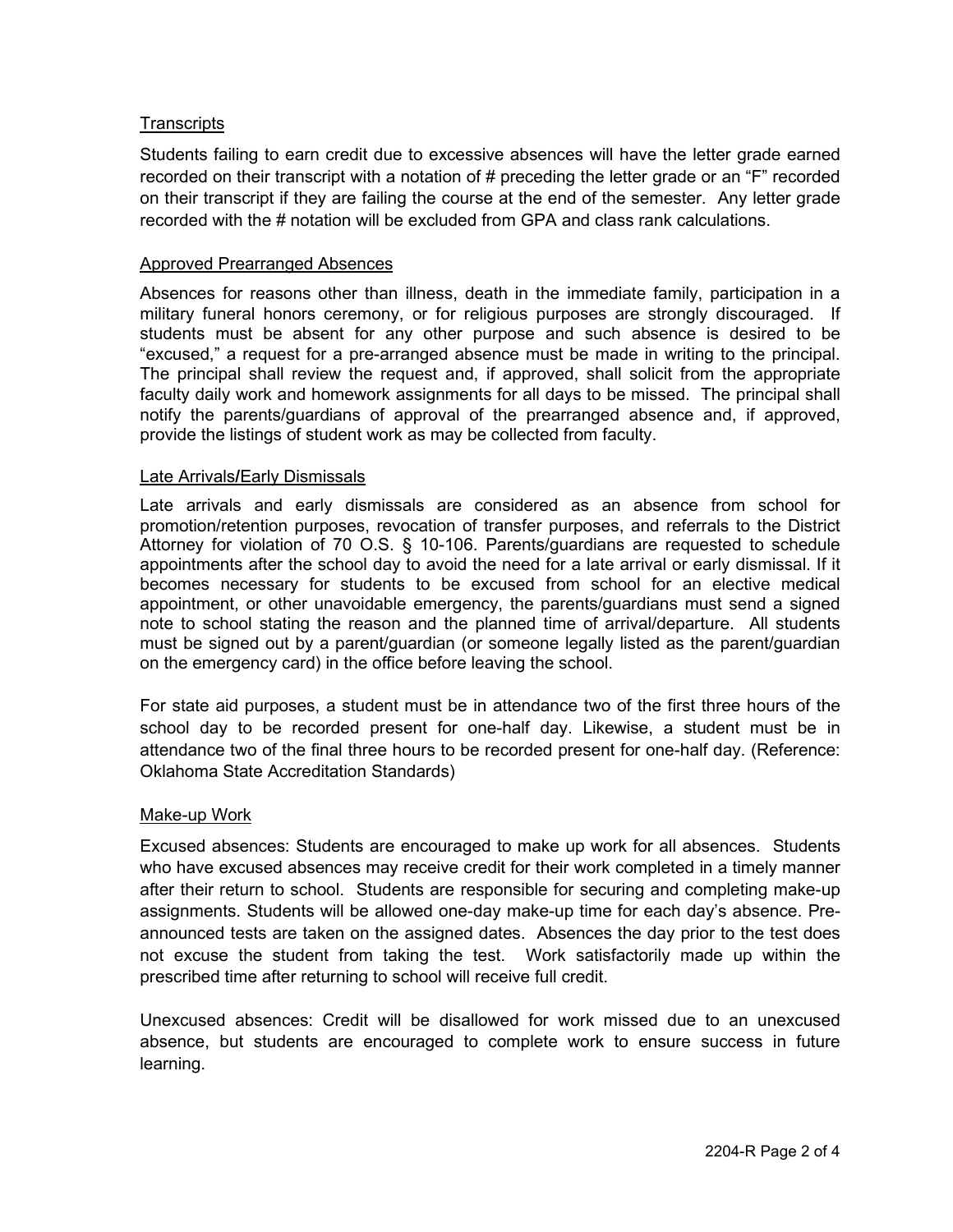# Notification of Retention – Elementary Students

Prior to the end of each year, the principal shall review absentee records and make determinations relative to eligibility for promotion of all students. When a determination has been made that excessive absenteeism merits retention, the principal will send a retention letter to the parents/guardians advising them that their child shall be retained in the present grade level. This will be reflected in the child's cumulative record. (Parents/guardians may appeal a retention action pursuant to policy 2406, "Promotion, Retention, and Failing Grades.")

# Notification of Failure to Earn Credit – Secondary Students

Prior to the end of each semester, the principal shall review absentee records and make determinations relative to eligibility for credit in courses in which a student has excessive absences. Parents/guardians may appeal the failure to earn credit as outlined in this regulation.

# Notification of Revocation of Transfer – All Students

Prior to the end of each year, the principal shall review absentee records and make determinations relative to revocation of transfer. When a determination has been made that excessive absenteeism merits transfer revocation, the principal will send a transfer revocation letter to the parents/guardians advising them that their child's transfer shall be revoked. (Parents/guardians may appeal a revocation action)

# Special Needs Students

If a student with a disability has health or medical issues that are anticipated to impact regular school attendance, the student's IEP or Section 504 Accommodation Plan team should address those issues and include proposals for handling absences under this policy if any. The principal will consider the team's documentation of student health and medical issues and any proposals concerning student attendance as they apply to this policy.

# Suspended Students

Suspension is a consequence of student behavior requiring removal from school. Days missed due to suspension are not included in the absence calculation. Students who have been suspended are encouraged to maintain their school responsibilities by completing assignments during their term of suspension. Work successfully completed by suspended students will be accepted for consideration relative to credit/grades.

# Appeal Process

Any parent/guardian may request an appeal of failure to earn credit or a retention decision.

# *First Level of Appeal*

The parent/guardian may request, in writing, review of the initial decision to the building principal. If a request is not received within five days of the parent's/guardian's receipt of written notification of the initial decision, the initial decision will be final and nonappealable.